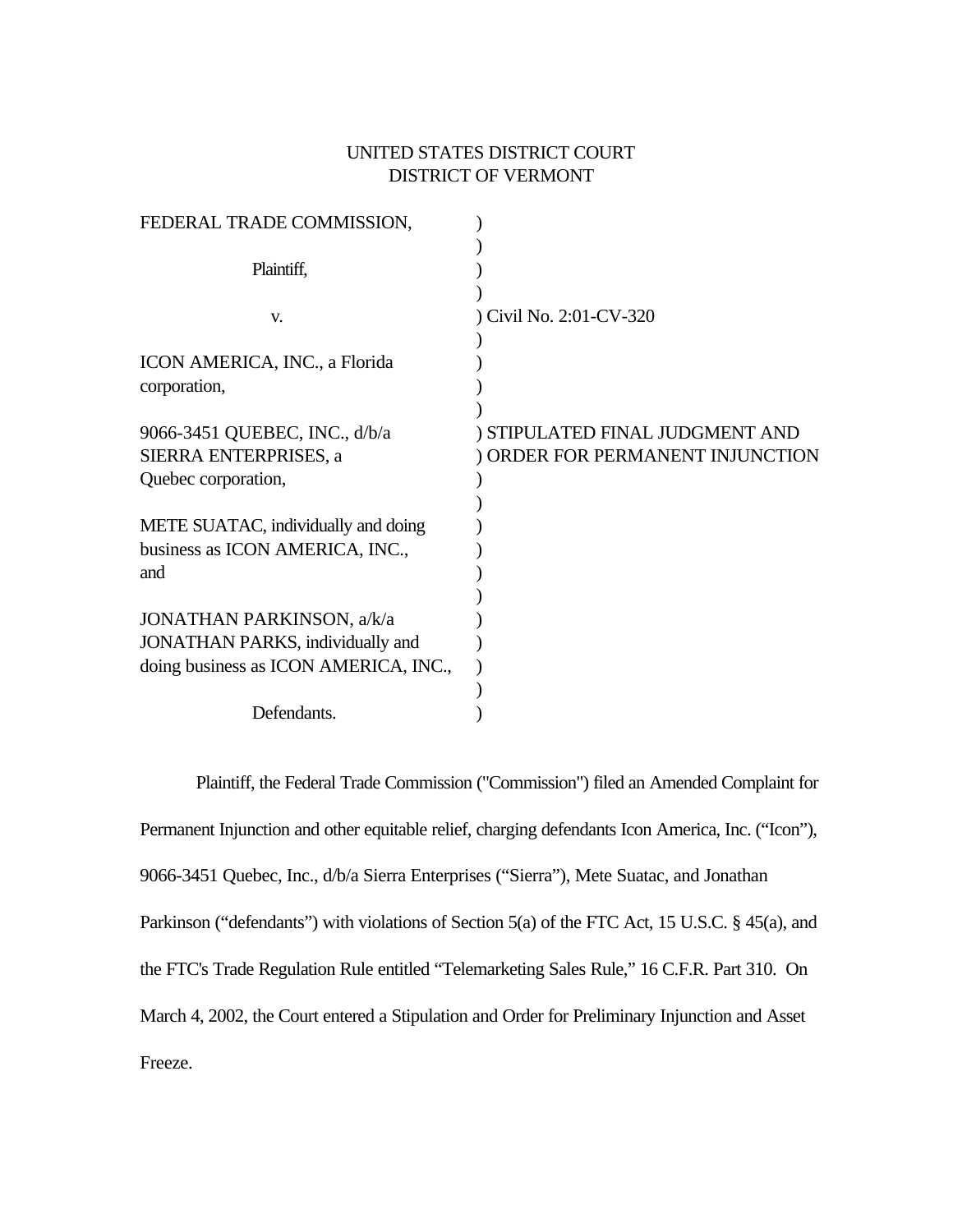Plaintiff and defendants now enter into this Stipulated Final Judgment and Order for Permanent Injunction.

#### **FINDINGS**

By stipulation of the parties, the Court makes the following findings:

1. This Court has jurisdiction of the subject matter of this case and of the parties consenting hereto;

2. Venue is proper as to all parties in the District of Vermont;

3. The activities of the defendants are in or affecting commerce, as defined in the Federal Trade Commission Act ("FTC Act"), 15 U.S.C. § 44;

4. The Amended Complaint states a claim upon which relief may be granted against Defendants under Sections 5(a), 13(b), and 19 of the FTC Act, 15 U.S.C. §§ 45(a), 53(b), and 57b, and the Telemarketing Sales Rule ("TSR"), 16 C.F.R. Part 310;

5. The Commission and defendants stipulate and agree to entry of the Final Judgment and Order for Permanent Injunction Against Icon, Sierra, Mete Suatac, and Jonathan Parkinson freely and without trial or final adjudication of any issue of fact or law, to settle and resolve all matters in dispute between the parties. By entering this stipulation, defendants acknowledge that each understands the provisions of the Order and is prepared to abide by them;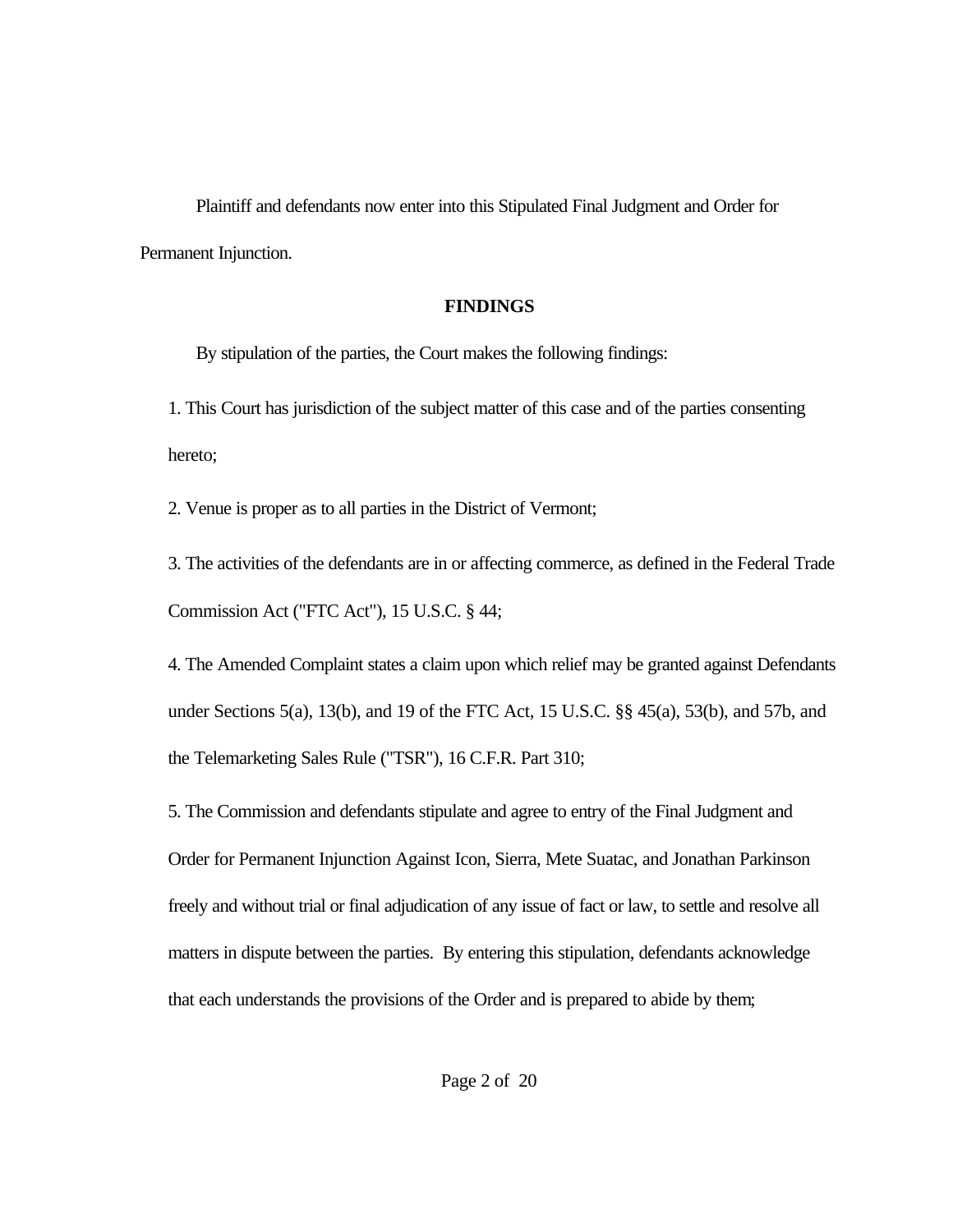6. This action and the relief ordered herein are in addition to, and not in lieu of, other remedies as may be provided by law, including both civil and criminal remedies.

7. The parties agree that this Order shall be construed as solely remedial in nature, and shall not be construed as the payment of any fine, penalty, punitive assessment, or forfeiture.

8. The defendants have waived all rights that may arise under the Equal Access to Justice Act, 28 U.S.C. § 2412, amended by Pub. L. 104-121, 110 Stat. 847, 863-64 (1996);

9. The defendants have also waived all rights to seek appellate review or otherwise challenge or contest the validity of this Order, and have further waived and released any claim they may have against the Commission, its employees, and agents;

10. The entry of this Order shall not be construed as an admission of liability by any of the defendants; and

11. Entry of this Order is in the public interest.

## **DEFINITIONS**

1. "Defendants" means Icon America, Inc.("Icon"), 9066-3451 Quebec, Inc., d/b/a Sierra Enterprises ("Sierra"), Mete Suatac, individually and doing business as Icon, and as an officer and director of Icon and of Sierra; and Jonathan Parkinson, individually and doing business as Icon, as general manager of Icon, and as customer service manager of Sierra; and each of them and their officers, agents, servants, directors, employees, salespersons, independent contractors, subsidiaries, affiliates, divisions, sales entities, related entities, successors, assigns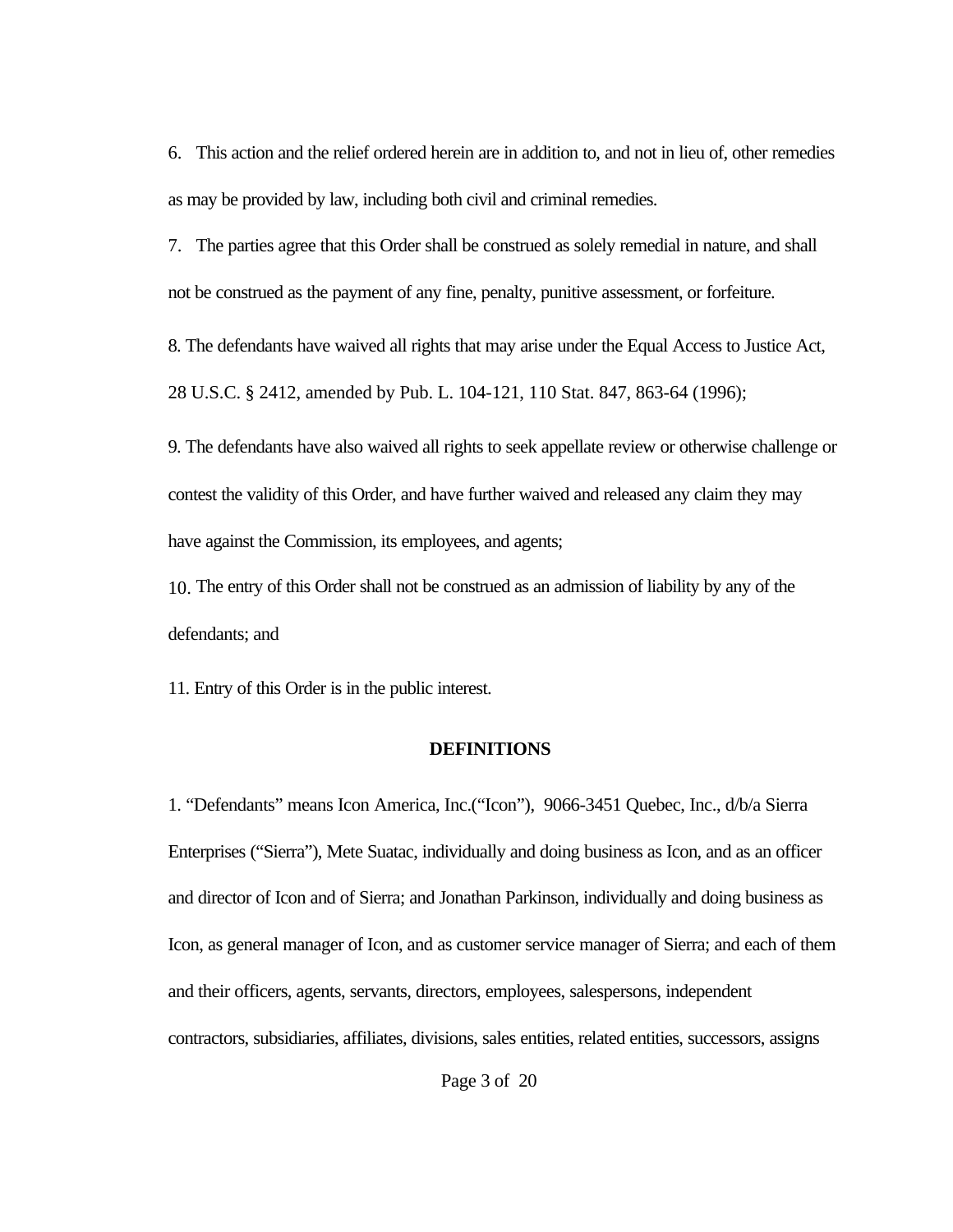and all other persons or entities in active concert or participation with them who receive actual notice of this Order by personal service or otherwise, whether acting directly or through any trust, corporation, subsidiary, division or other device.

2. "Plaintiff" means the Federal Trade Commission.

3. "Consumer" means a purchaser, customer, subscriber, or natural person.

4. "Document"is synonymous in meaning and equal in scope to the usage of the term in Federal Rule of Civil Procedure 34(a), and includes writings, drawings, graphs, charts, photographs, audio and video recordings, computer records, and other data compilations from which information can be obtained and translated, if necessary, into reasonably usable form through detection devices. A draft or non-identical copy is a separate document within the meaning of the term.

5."Telemarketing," and "assisting" are defined in Section 310.2 of the TSR, 16 C.F.R. § 310.2. 6. "Credit Card Loss Protection" means the advertisement, promotion, offering for sale, or sale of any product or service represented to register credit or debit accounts, including credit card accounts, or protect, indemnify, or reimburse the holder of a credit or debit account against unauthorized use or charges.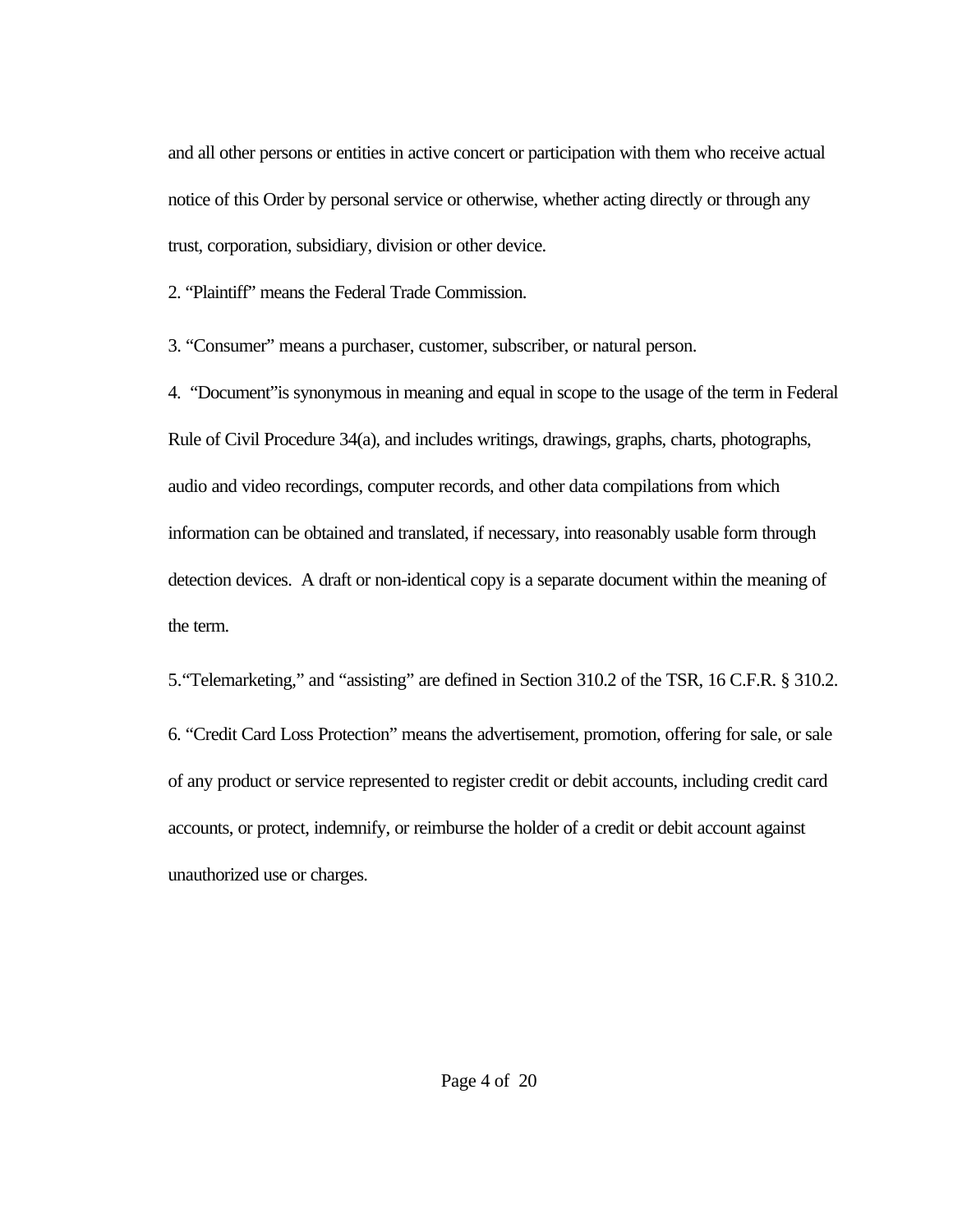## **PROHIBITED BUSINESS PRACTICES**

**I.**

**IT IS THEREFORE ORDERED** that, in connection with the telemarketing, advertising, promotion, offering for sale or sale of credit card loss protection, or other goods or services, defendants are hereby permanently restrained and enjoined from:

A. Making or assisting others in making, expressly or by implication, orally or in writing, any misrepresentation of material fact, including, but not limited to the following:

> 1. That defendant(s) is affiliated with, or calling from, or on behalf of, a consumer's credit card company or issuer, financial institution, or any other third party;

> 2. That any consumer is liable for unauthorized charges on his or her credit card accounts in excess of the \$50 limit set forth in 15 U.S.C. § 1643 and 12 C.F.R. § 226.12(b);

3. That if consumers do not purchase defendants' services, consumers can be held fully liable for any unauthorized charges made to their credit card accounts;

4. That defendants will refund the purchase price if for any reason a consumer seeks a refund within a stated time period;

5. That consumers have given authorization for their credit card or bank accounts to be charged for defendants' services;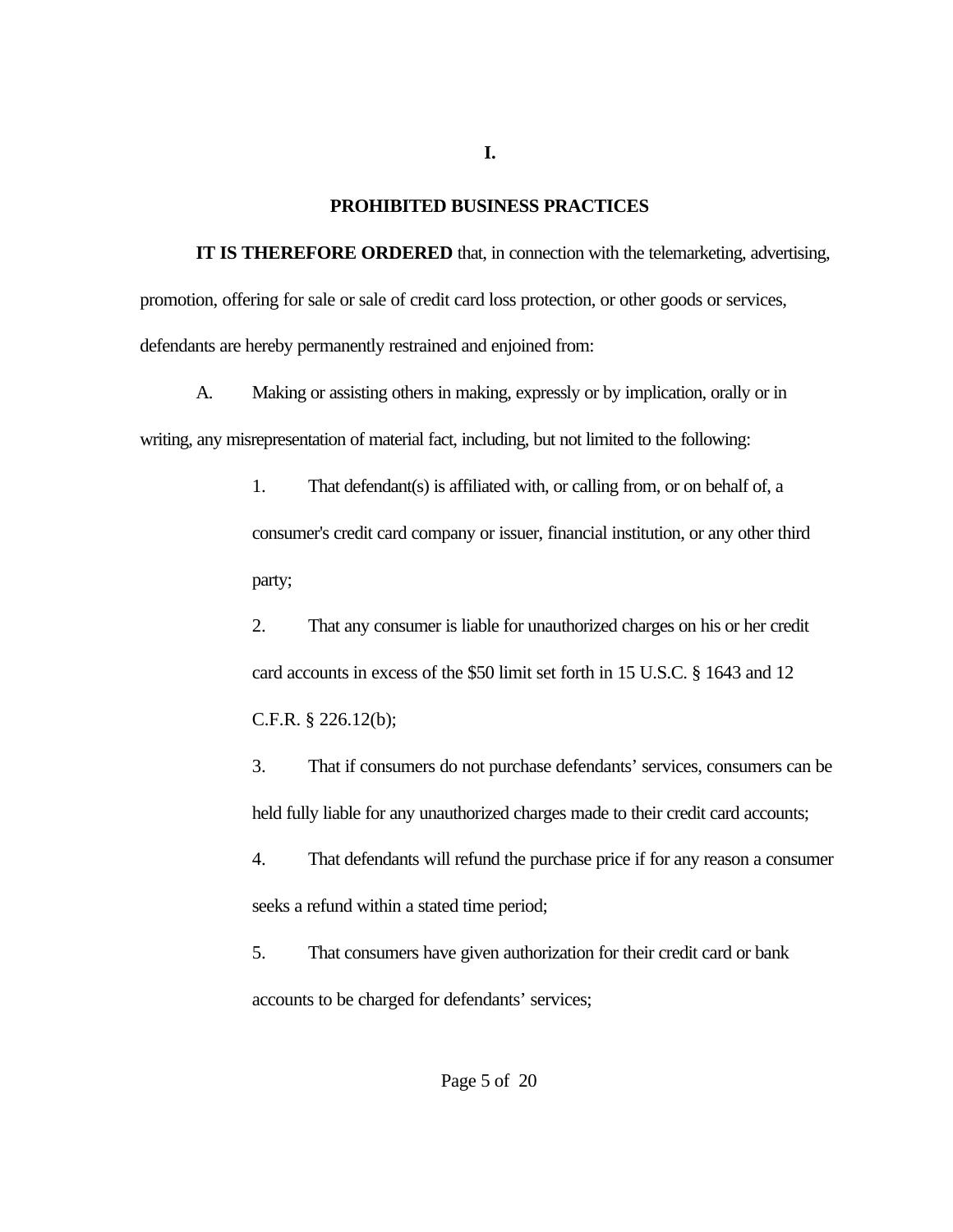B. Misrepresenting any other fact material to a consumer's decision to purchase defendants' credit card loss protection service or any other goods or services that are the subject of the sales offer; and

C. Violating the TSR, 16 C.F. R., Part 310, as attached hereto as **Appendix A**, or as it may be subsequently amended.

#### **II.**

 **IT IS FURTHER ORDERED** that, in connection with the telemarketing, advertising, promotion, offering for sale or sale of credit card loss protection, or other goods or services, defendants are hereby permanently restrained and enjoined from debiting or charging, or assisting others in debiting or charging, consumers' bank or credit card accounts without their prior authorization.

#### **III.**

## **PROHIBITION AGAINST DISTRIBUTION OF CUSTOMER LISTS**

**IT IS FURTHER ORDERED** that defendants are hereby permanently restrained and enjoined from selling, renting, leasing, transferring, or otherwise disclosing the name, address, telephone number, credit card number, bank account number, e-mail address, or other identifying information of any person who paid any money to any defendant, at any time, in connection with telemarketing or the advertising, promotion, offering for sale or sale of credit card loss protection or related programs, goods or services. *Provided, however,* that any defendant may disclose such identifying information to defendant's counsel as may be needed to defend a civil or criminal action,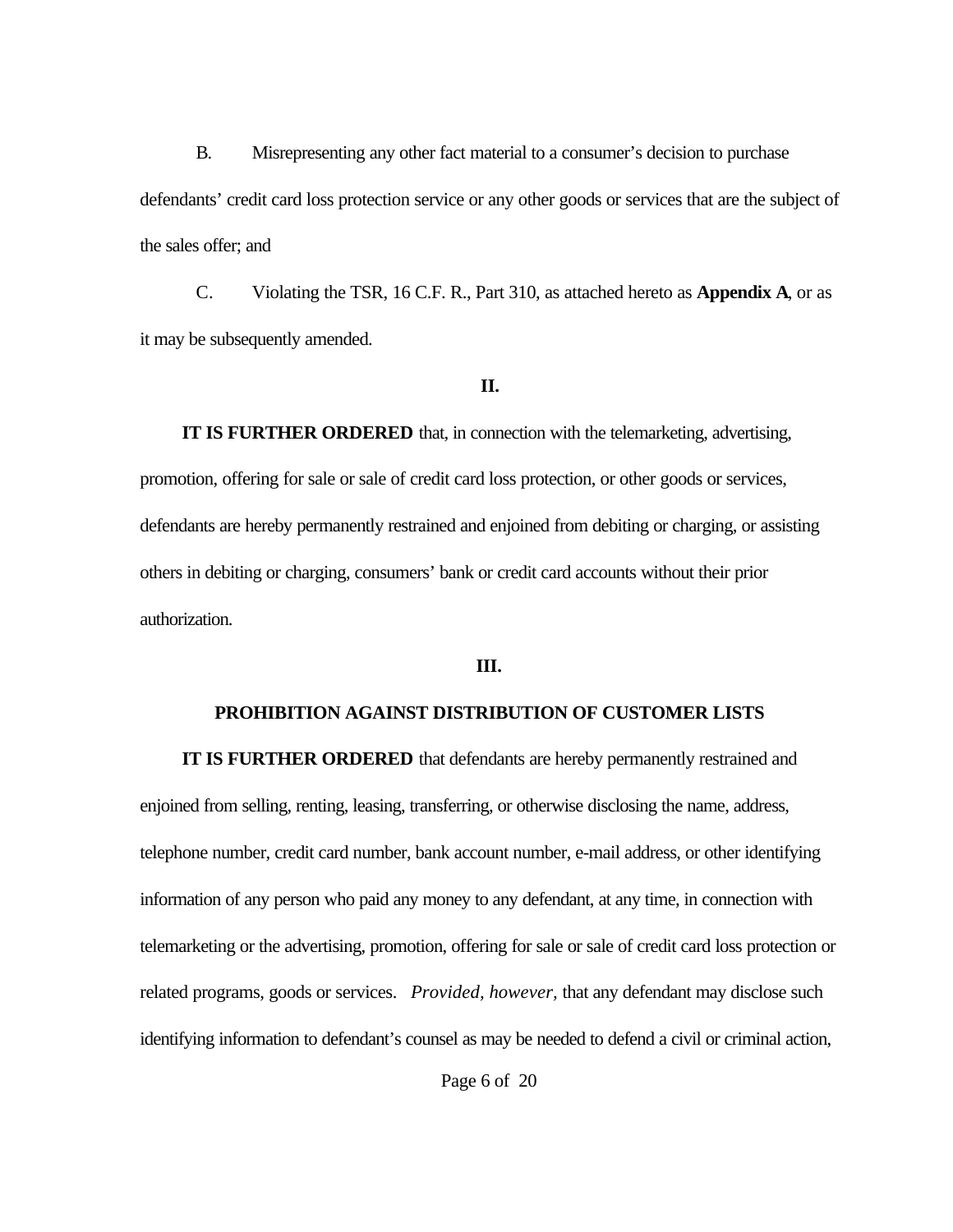a law enforcement agency or as required by any law, regulation or court order, and shall disclose such identifying information to the plaintiff pursuant to this order.

#### **IV.**

#### **MONETARY JUDGMENT**

#### **IT IS FURTHER ORDERED** that

A. Judgment in the amount of one million five hundred three thousand five hundred seventy dollars (\$1,503,570.00) in U.S. currency is hereby entered against defendants Icon, Sierra, Mete Suatac, and Jonathan Parkinson, jointly and severally. *Provided, however,* that all of this amount except for the amount held in escrow by defendants' counsel, currently estimated at twenty-five thousand dollars (\$25,000) in U.S. currency, shall be suspended until further order of the Court, and *provided further* that this judgment and its suspension shall be subject to the conditions set forth in Section V. below. Defendants Icon, Sierra, Mete Suatac, and Jonathan Parkinson shall make the required payment of all such amounts held in escrow by defendants' counsel by certified or cashier's check payable to the Commission no later than ten (10) business days after entry of this Order.

B. All funds paid pursuant to this Paragraph shall be deposited into a fund administered by the Commission or its agent to be used for equitable relief, including but not limited to consumer redress and any attendant expenses for the administration of any redress fund. In the event that direct redress to consumers is wholly or partially impracticable or funds remain after redress is completed, the Commission may apply any remaining funds for such other equitable relief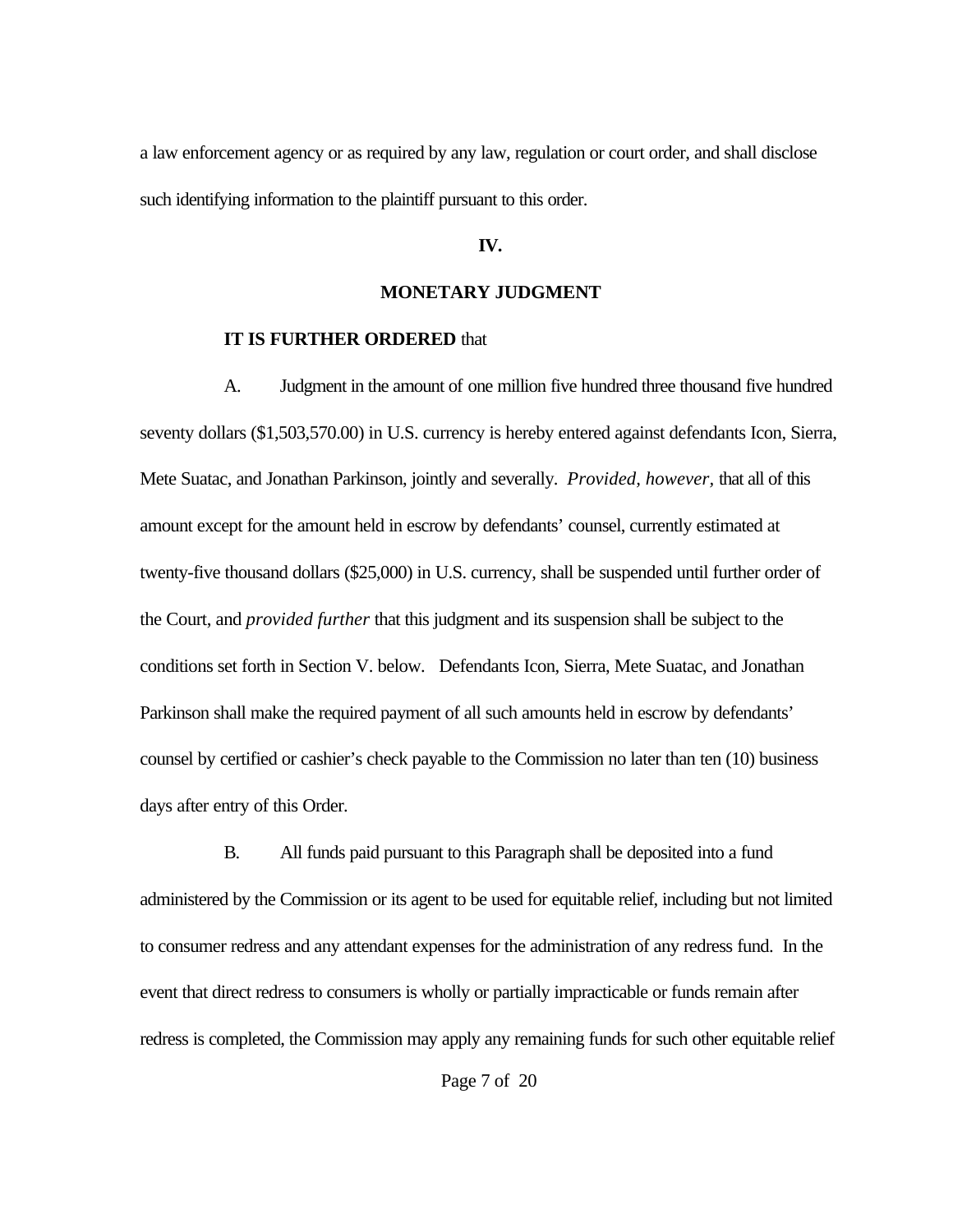(including consumer information remedies) as it determines to be reasonably related to the defendants' practices alleged in the complaint. Any funds not used for such equitable relief shall be deposited to the Treasury as disgorgement. Defendants shall have no right to challenge the Commission's choice of remedies under this Paragraph.

- C. Defendants expressly waive their rights to litigate the issue of disgorgement;
- D. In accordance with 31 U.S.C. § 7701, defendants are each hereby required to

furnish to the Commission their respective taxpayer identifying numbers (social security number, social insurance number, employer identification number, or Revenue Canada identification number), which shall be used for purposes of collecting and reporting on any delinquent amount arising out of defendants' relationship with the government; and

E. Defendants acknowledge and agree that all money paid pursuant to this Order is irrevocably paid to the Commission for purposes of settlement between plaintiff and defendants of the claims in this action.

#### **V.**

#### **COMMISSION'S RIGHT TO REOPEN**

**IT IS FURTHER ORDERED** that the Commission's agreement to this Order is expressly premised upon the truthfulness, accuracy and completeness of defendants' financial condition as represented in sworn financial statements submitted to the Commission on January 3, 2002. Each defendant's sworn financial statement contains material information upon which the Commission has relied in negotiating and agreeing to the terms of this Order. If, upon motion by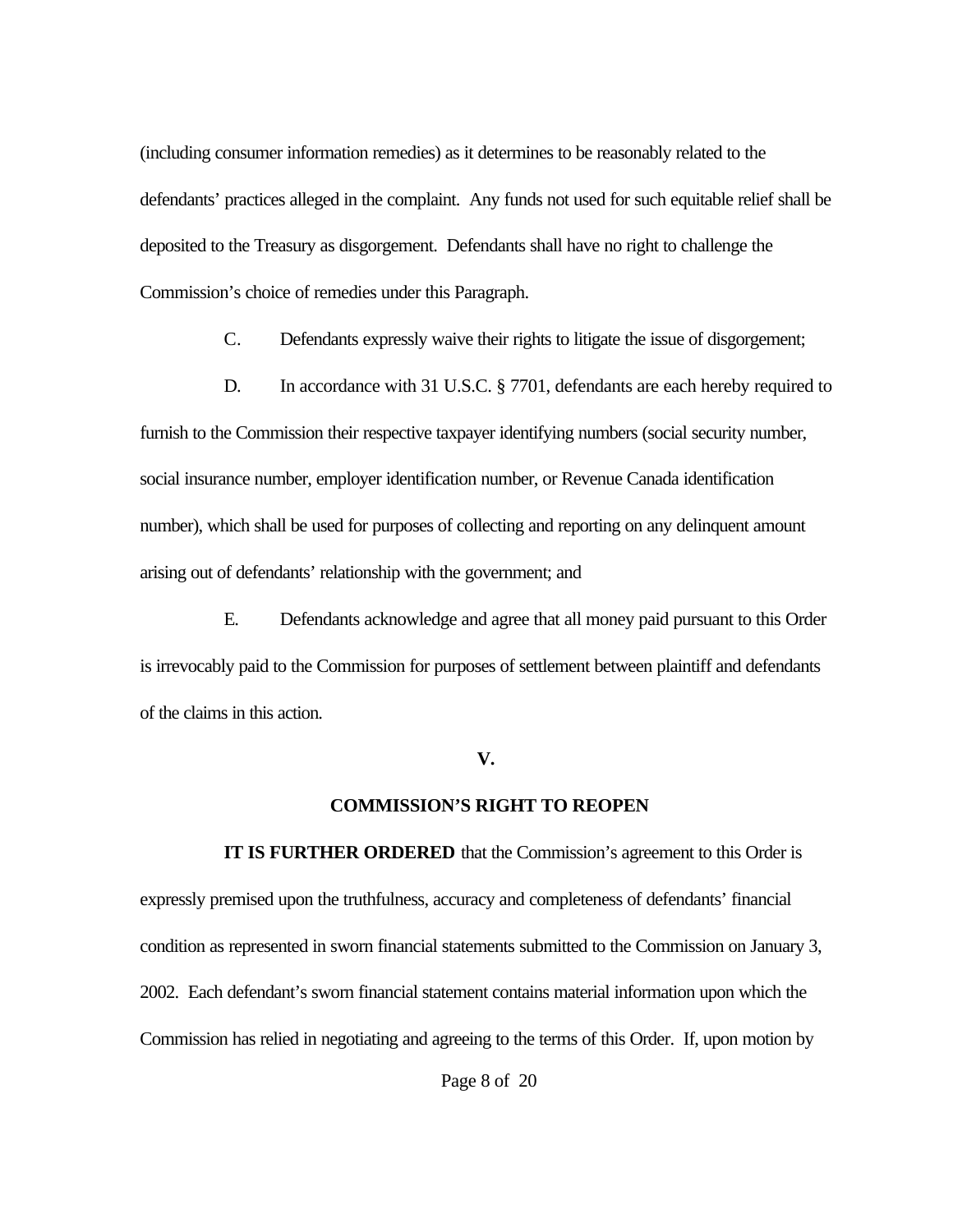the Commission, the Court finds that defendant Icon, Sierra, Mete Suatac, or Jonathan Parkinson failed to disclose any material asset with a value exceeding one thousand dollars (\$1,000) in U.S. Currency, or materially misrepresented the value of any asset, or made any other material misrepresentation in or omission from their financial statements, the Court shall enter judgment against defendants, in favor of the Commission, in the amount of one million five hundred three thousand five hundred seventy dollars (\$1,503,570.00) representing the approximate amount of consumer injury, and which will become immediately due and payable, less any payment already made. Defendants authorize the Commission to verify all information provided on defendants' corporate and individual financial statements with all appropriate third parties, including, but not limited to, financial institutions and credit reporting bureaus. For purposes of this Section and any subsequent proceedings to enforce payment, including but not limited to a non-dischargeability complaint filed in a bankruptcy proceeding, defendants waive any right to contest any of the allegations in the Commission's Amended Complaint.

#### **VI.**

## **ASSET FREEZE**

**IT IS FURTHER ORDERED** that, upon entry of this Order and payment to the Commission of the amount due under Section IV hereof, the freeze of defendants' assets set forth in the Stipulation and Order for Preliminary Injunction shall be dissolved.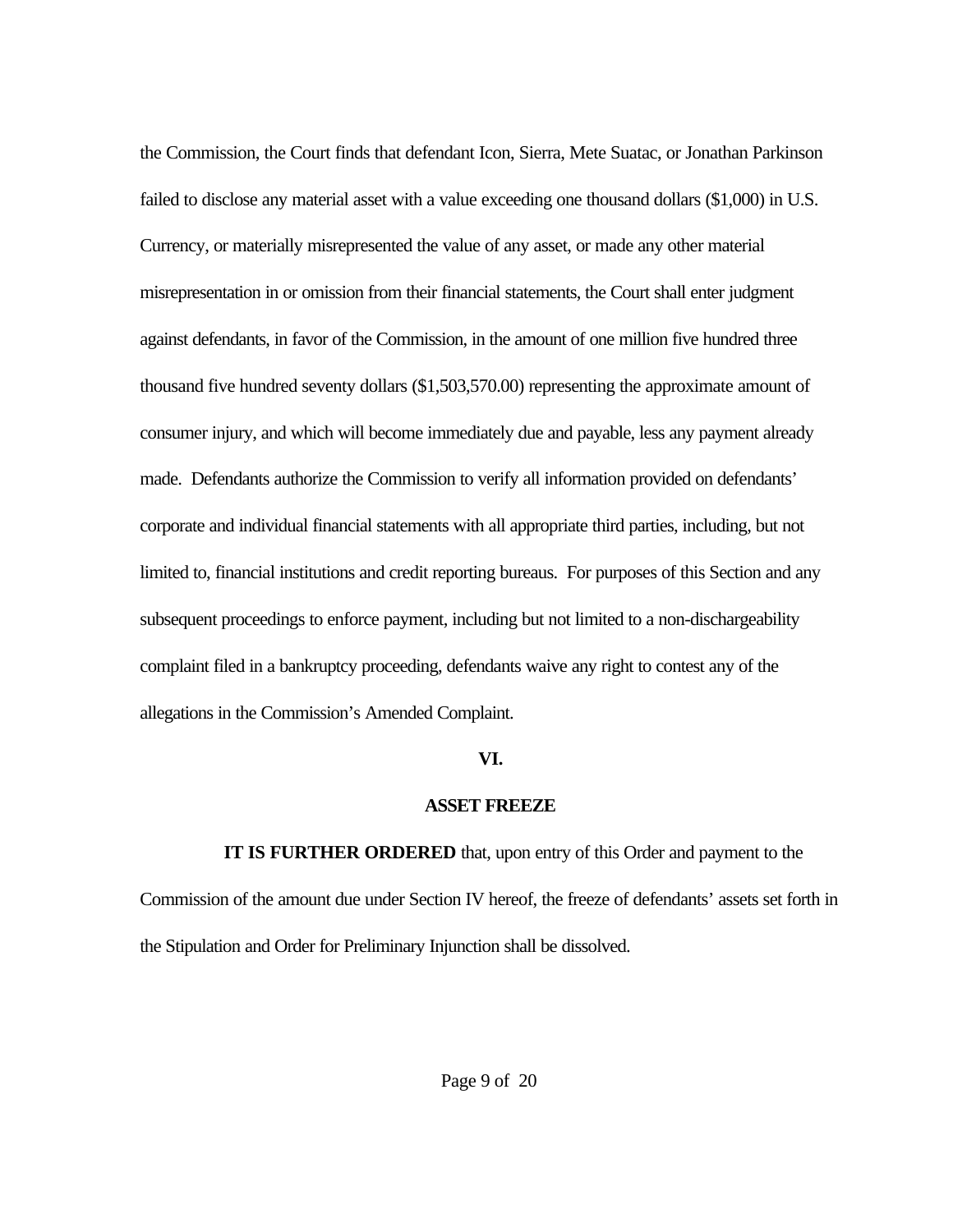#### **VII.**

## **MONITORING COMPLIANCE OF SALES PERSONNEL**

**IT IS FURTHER ORDERED** that defendants, in connection with any business where:(1) any defendant is the majority owner of the business or directly or indirectly controls the business and where (2) the business is engaged in telemarketing, or in the advertising, promotion, offering for sale or sale of credit card loss protection, or assisting others engaged in telemarketing, or in the advertising, promotion, offering for sale or sale of credit card loss protection, are hereby permanently restrained and enjoined from:

A. Failing to take reasonable steps sufficient to monitor and ensure that all employees and independent contractors engaged in sales or other customer service functions comply with Sections I, II, and III of this Order. Such steps shall include adequate monitoring of sales presentations or other calls with customers, and shall also include, at a minimum, the following:

> 1. Listening to oral representations made by persons engaged in sales or other customer service functions;

2. Establishing a procedure for receiving and responding to consumer complaints;

3. Ascertaining the number and nature of consumer complaints regarding transactions in which each employee or independent contractor is involved;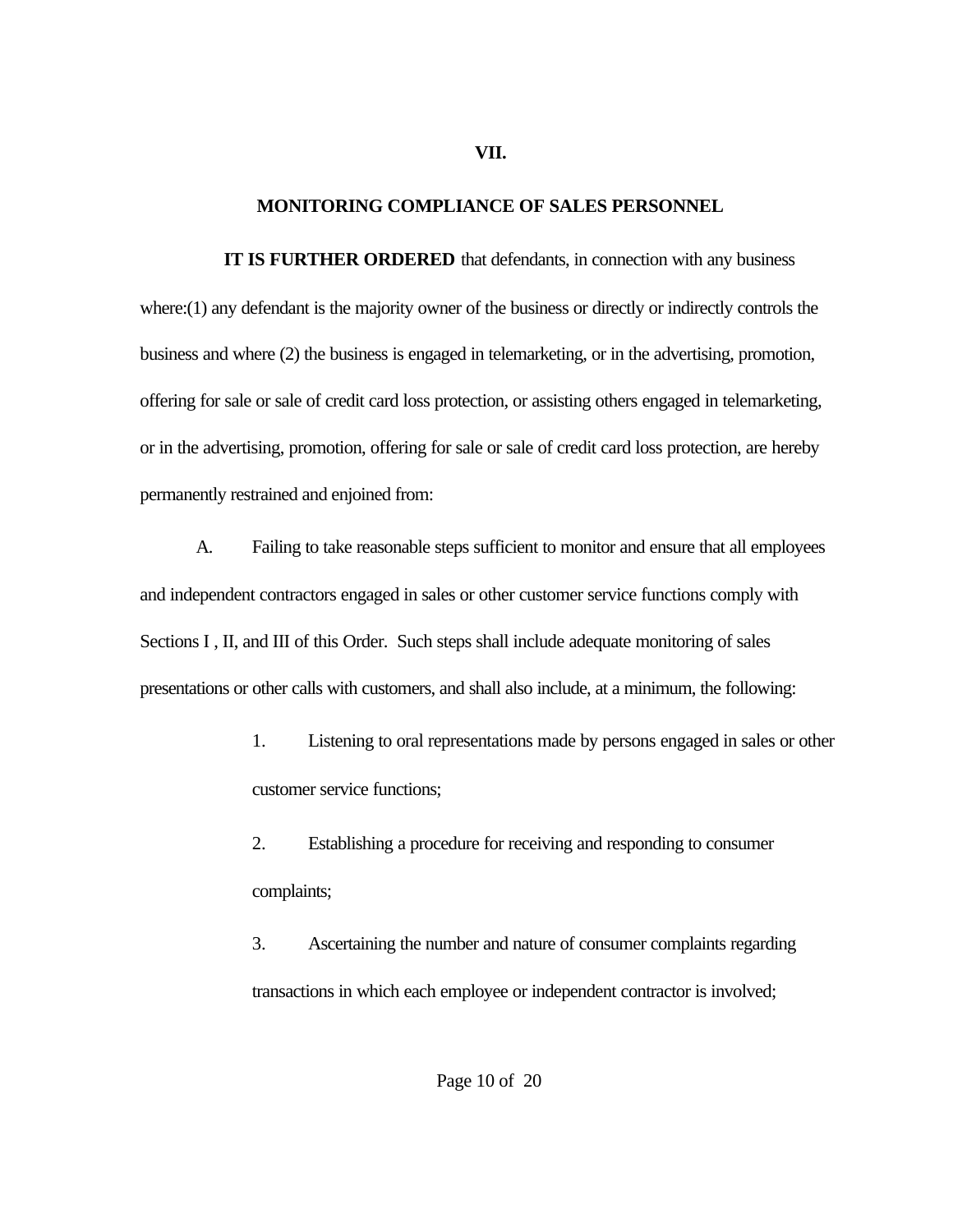B. Failing promptly to fully investigate any consumer complaint received by any business to which this Section applies; and

C. Failing to take corrective action with respect to any sales person whom defendants determine is not complying with this Order, which may include training, disciplining, or terminating such sales person.

## **VIII.**

# **RECORD KEEPING PROVISIONS**

**IT IS FURTHER ORDERED** that, for a period of eight (8) years from the date of entry of this Order, defendants, in connection with any business where (1) any defendant is the majority owner of the business or directly or indirectly controls the business and where (2) the business is engaged in telemarketing, or in the advertising, promotion, offering for sale or sale of credit card loss protection, or assisting others engaged in telemarketing, or in the advertising, promotion, offering for sale or sale of credit card loss protection, are hereby permanently restrained and enjoined from failing to create and retain the following records:

A. Accounting records that reflect the cost of goods or services sold, revenues generated, and the disbursement of such revenues;

B. Personnel records accurately reflecting: the name, address, and telephone number of each person employed in any capacity by such business, including as an independent contractor;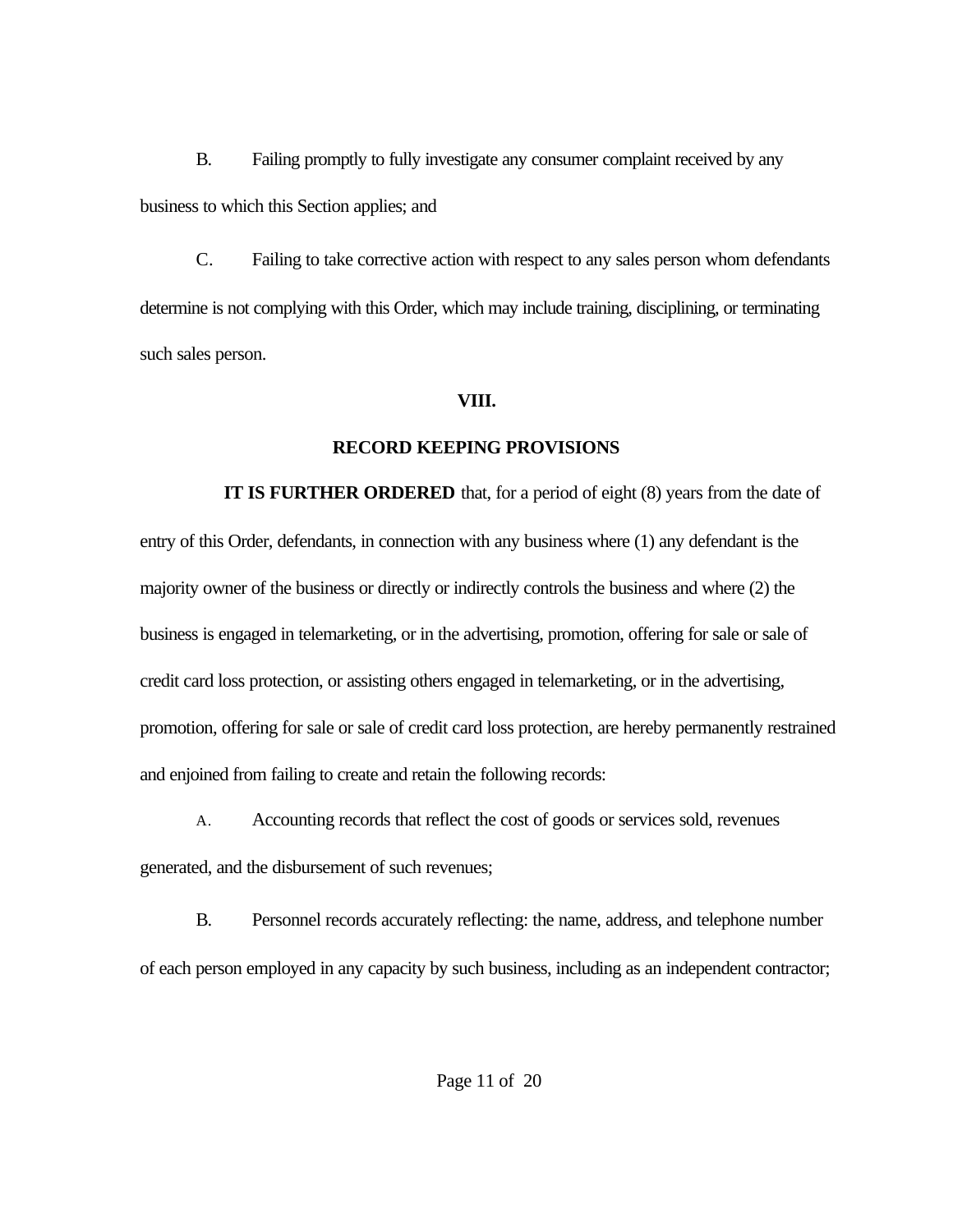the person's job or position; the date upon which the person commenced work; and the date and reason for the person's termination, if applicable.

C. Customer files containing the names, addresses, phone numbers, dollar amounts paid, quantity of items or services purchased, to the extent such information is obtained in the ordinary course of business;

D. Complaint and refund requests (whether received directly or indirectly or through any third party) and any responses to those complaints or requests; and

E. Copies of all sales scripts, training materials, advertisements, or other marketing materials.

# **IX.**

# **COMPLIANCE REPORTING BY DEFENDANTS**

**IT IS FURTHER ORDERED** that, in order that compliance with the provisions of this Order may be monitored:

A. For a period of five (5) years from the date of entry of this Order, defendants shall notify the Commission of the following:

> 1. Any changes in each defendant's residence mailing addresses, and telephone numbers within ten (10) days of such change;

2. Any changes in each defendant's employment status (including self-

employment) in connection with telemarketing, or with the advertising,

Page 12 of 20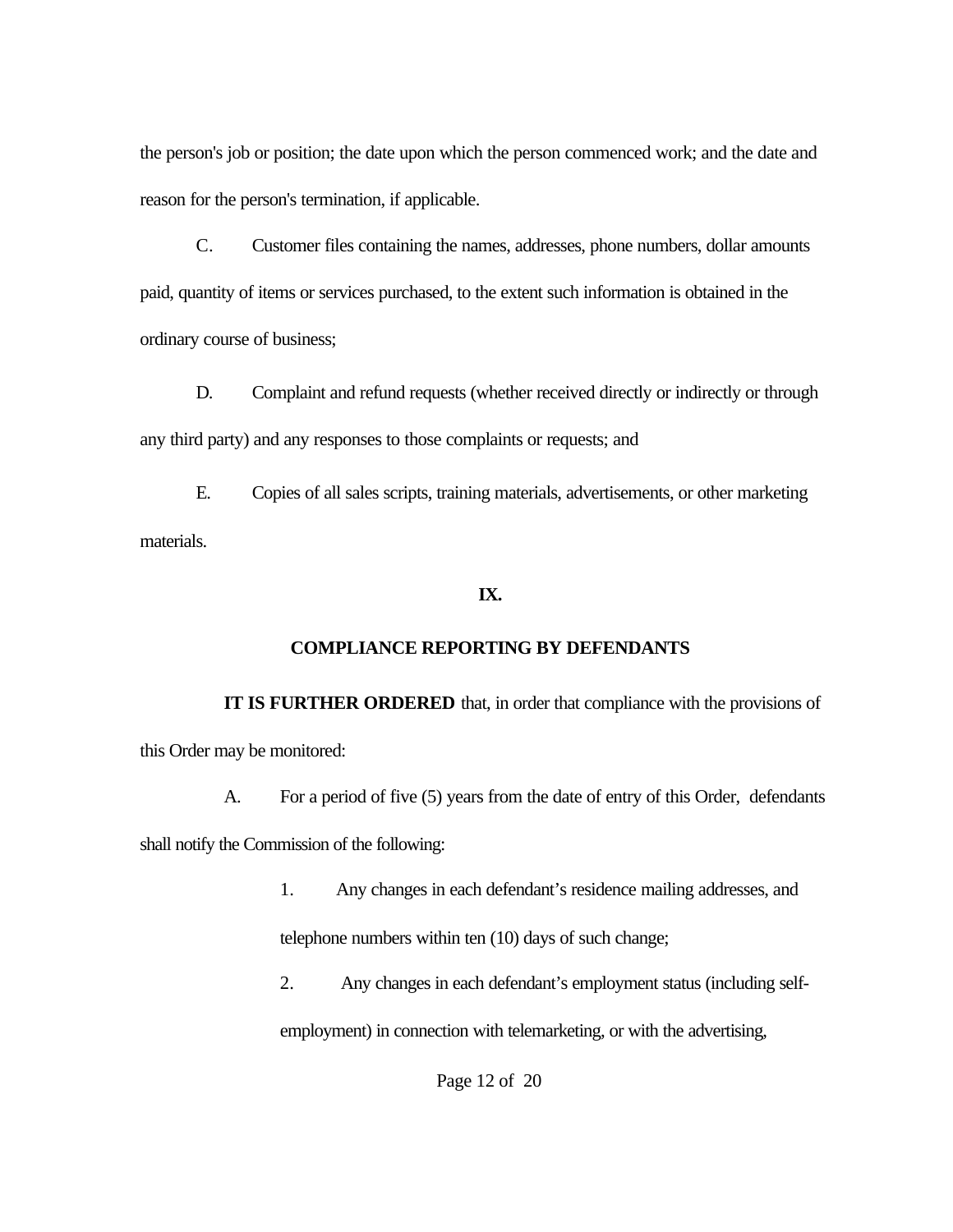promotion, offering for sale or sale of credit-related goods or services, within ten (10) days of such change. Such notice shall include the name and address of each business the defendant is affiliated with or employed by, a statement of the nature of the business, and a statement of such defendant's duties and responsibilities in connection with the business or employment; and

3. Any proposed change in the corporate structure of defendants Icon or Sierra, or any proposed change in the structure of any business entity owned or controlled by any defendant, such as creation, incorporation, dissolution, assignment, sale, merger, creation or dissolution of subsidiaries, or any other change that may affect compliance obligations arising out of this Order, thirty (30) days prior to the effective date of any proposed change;

B. One hundred eighty (180) days after the date of entry of this Order, each defendant shall provide a written report to the Commission, sworn to under penalty of perjury, setting forth in detail the manner and form in which each defendant has complied and is complying with this Order. This report shall include but not be limited to:

1. Each defendant's then current residence address and telephone number;

2. Each defendant's then current employment, business addresses and telephone numbers, a description of the business activities of each such employers, and such defendant's title and responsibilities for each employer;

Page 13 of 20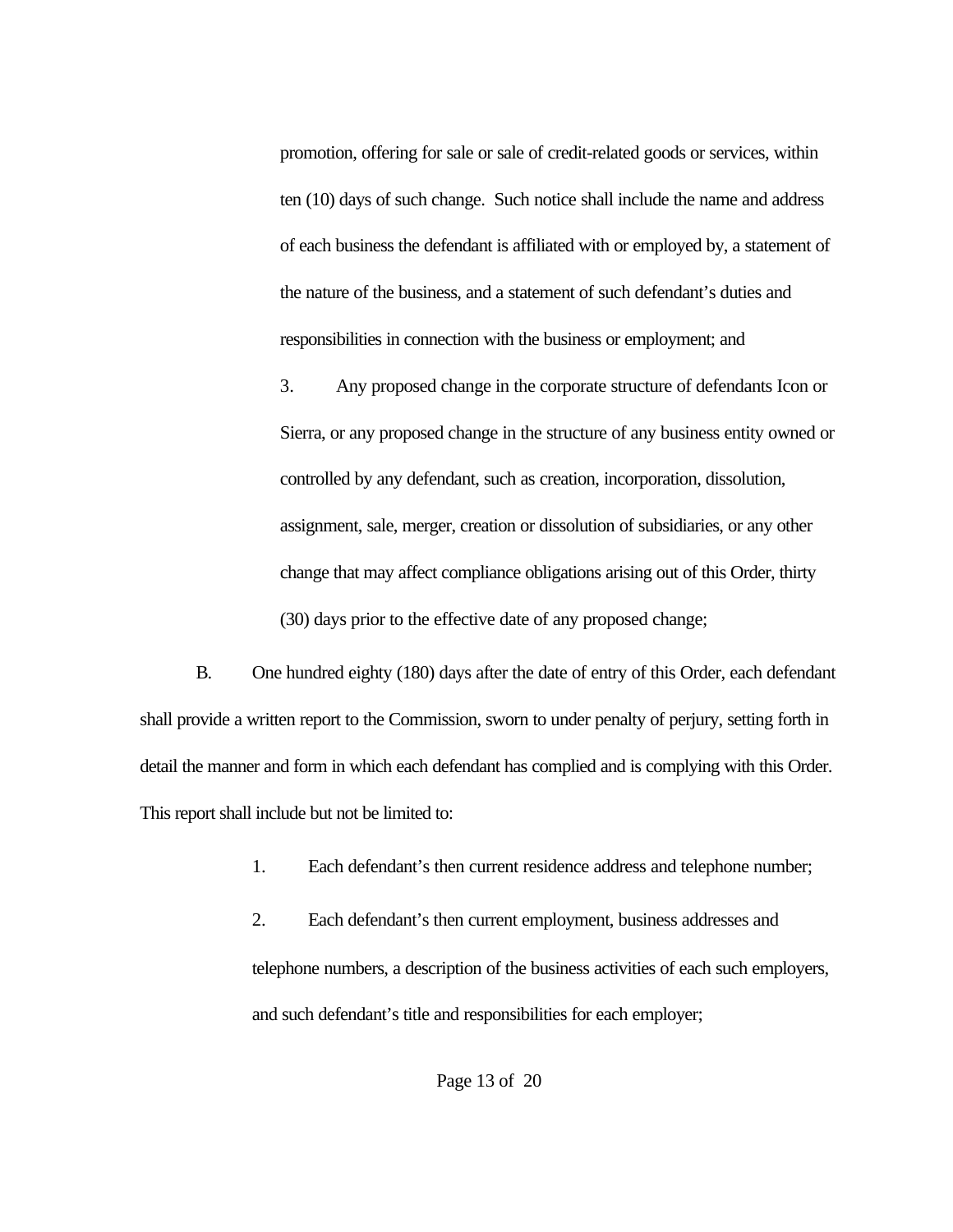3. A copy of each acknowledgment of receipt of this Order obtained by defendants pursuant to Section XIII; and

4. A statement describing the manner in which each defendant has complied and is complying with (a) the injunctive provisions of this Order (Sections I, II, III), and (b) the consumer redress provisions of this Order (Section IV);

C. Upon written request by a representative of the Commission, each defendant shall submit additional written reports (under oath, if requested) and produce documents on fifteen (15) days' notice with respect to any conduct subject to this Order;

D. For the purposes of this Order, each defendant shall, unless otherwise directed by the Commission's authorized representatives, mail all written notifications to the Commission to:

> Regional Director Federal Trade Commission One Bowling Green, Suite 318, New York, New York 10004

> Re: *FTC v. Icon America, Inc.*

E. For the purposes of this Section, "employment" includes the performance of services as an employee, consultant, or independent contractor; and "employers" include any individual or entity for whom any defendant performs services as an employee, consultant, or independent contractor.

F. For purposes of the compliance reporting required by this Section, the Commission is authorized to communicate directly with defendants.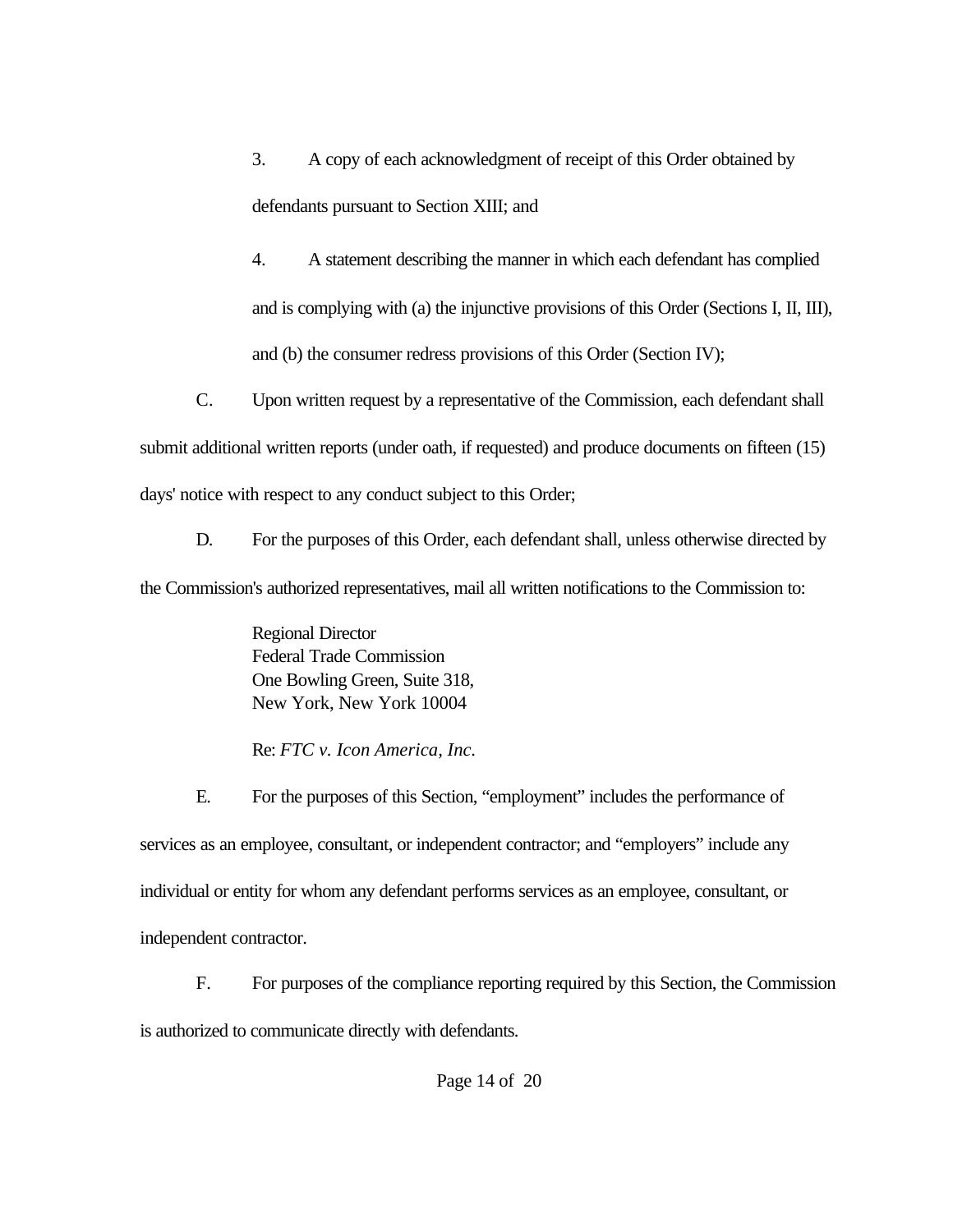## **COMMISSION'S AUTHORITY TO MONITOR COMPLIANCE**

**IT IS FURTHER ORDERED** that the Commission is authorized to monitor defendants' compliance with this Order by all lawful means, including but not limited to the following:

A. The Commission is authorized, without further leave of the Court, to obtain discovery from any person in the manner provided by Chapter V of the Federal Rules of Civil Procedure, Fed. R. Civ. P. 26 - 37, including the use of compulsory process pursuant to Fed. R. Civ. P. 45, for the purpose of monitoring and investigating defendants' compliance with any provision of this Order;

B. The Commission is authorized to use representatives posing as consumers or suppliers to any defendant(s), any defendant's employees, or any other entity owned or controlled in whole or in part by any defendant, without the necessity of identification or prior notice; and

C. Nothing in this Order shall limit the Commission's lawful use of compulsory process, pursuant to Sections 9 and 20 of the FTC Act, 15 U.S.C. §§ 49, 57b-1, to investigate whether either defendant has violated any provision of this Order, the FTC Act, 15 U.S.C. § 45, or the TSR, 16 C.F.R. Part 310.

**X.**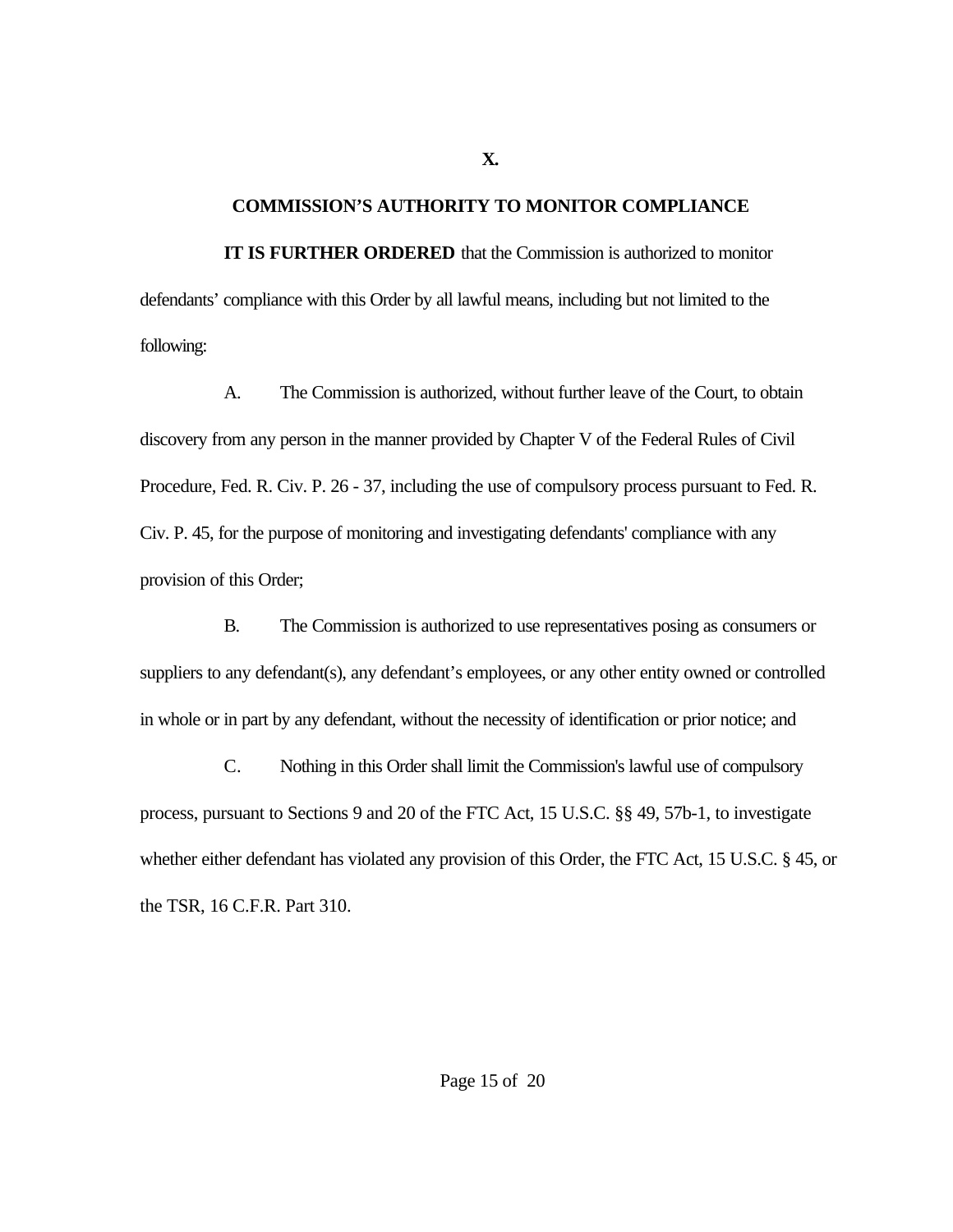#### **ACCESS TO BUSINESS PREMISES**

**IT IS FURTHER ORDERED** that, for a period of five (5) years from the date of entry of this Order, for the purpose of further determining compliance with this Order, defendants shall permit representatives of the Commission, within three (3) business days of receipt of written notice from the Commission:

A. Access during normal business hours to any office, or facility storing documents, of any business where (1) any defendant is the majority owner of the business or directly or indirectly controls the business, and where (2) the business is engaged in telemarketing, or in the advertising, promotion, offering for sale or sale of credit card loss protection, or assisting others engaged in telemarketing, or in the advertising, promotion, offering for sale or sale of credit card loss protection.

In providing such access, defendants shall permit representatives of the Commission to inspect and copy all documents relevant to any matter contained in this Order; and shall permit Commission representatives to remove documents relevant to any matter contained in this Order for a period not to exceed five (5) business days so that the documents may be inspected, inventoried, and copied;

B. To interview the officers, directors, and employees, including all personnel involved in responding to consumer complaints or inquiries, and all sales personnel, whether designated as employees, consultants, independent contractors or otherwise, of any business to

**XI.**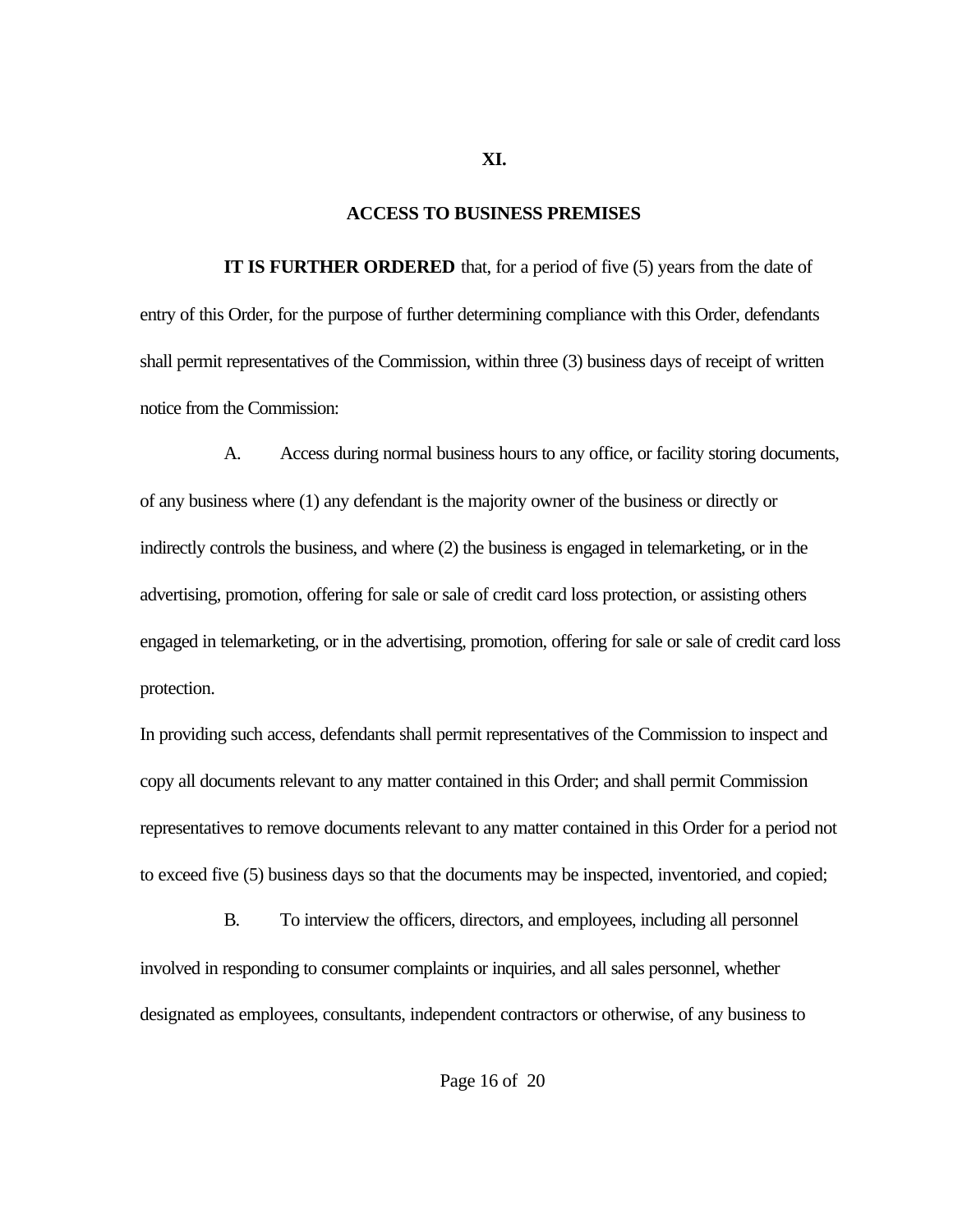which subsection A of this Section applies, concerning matters relating to compliance with the terms of this Order. The person interviewed may have counsel present.

*Provided* that, upon application of the Commission and for good cause shown, the Court may enter an *ex parte* order granting immediate access to any defendant's business premises for the purposes of inspecting and copying all documents relevant to any matter contained in this Order.

## **XII.**

# **DISTRIBUTION OF ORDER BY DEFENDANTS**

**IT IS FURTHER ORDERED** that, for a period of five (5) years from the date of entry of this Order, defendants shall:

A. Provide a copy of this Order to, and obtain a signed and dated acknowledgment of receipt of same from, each officer or director, each individual serving in a management capacity, all personnel involved in responding to consumer complaints or inquiries, and all sales personnel, whether designated as employees, consultants, independent contractors or otherwise, immediately upon employing or retaining any such persons, for any business where (1) any defendant is the majority owner of the business or directly or indirectly controls the business, and where (2) the business is engaged in telemarketing, or in the advertising, promotion, offering for sale or sale of credit card loss protection, or assisting others engaged in telemarketing, or in the advertising, promotion, offering for sale or sale of credit card loss protection; and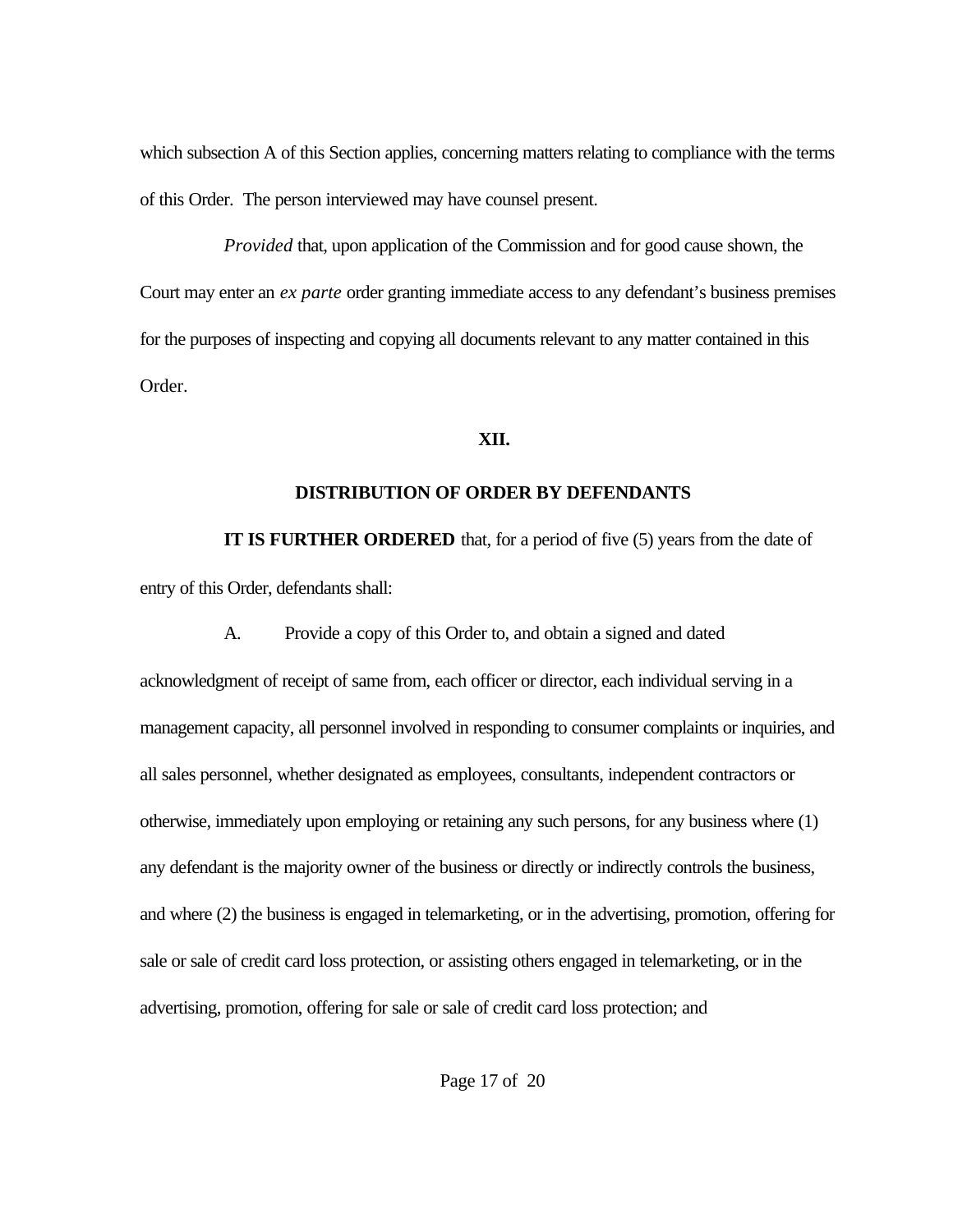B. Maintain for a period of three (3) years after creation, and upon reasonable notice, make available to representatives of the Commission, the original signed and dated acknowledgments of the receipt of copies of this Order, as required by subsection A of this Section.

## **XIII.**

# **ACKNOWLEDGMENT OF RECEIPT OF ORDER BY DEFENDANTS**

**IT IS FURTHER ORDERED** that within five (5) business days after receipt by

defendants Mete Suatac and Jonathan Parkinson of this Order as entered by the Court, defendants Mete Suatac and Jonathan Parkinson shall each submit to the Commission a truthful sworn and notarized statement, in the form shown on **Appendix B**, that shall acknowledge receipt of this Final Order.

# **XIV.**

# **RETENTION OF JURISDICTION**

**IT IS FURTHER ORDERED** that this Court will retain jurisdiction of this matter for the purpose of enabling any of the parties to this Order to apply to the Court at any time for such further orders or directives as may be necessary or appropriate for the interpretation or modification of this Order, for the enforcement of compliance therewith or the punishment of violations thereof.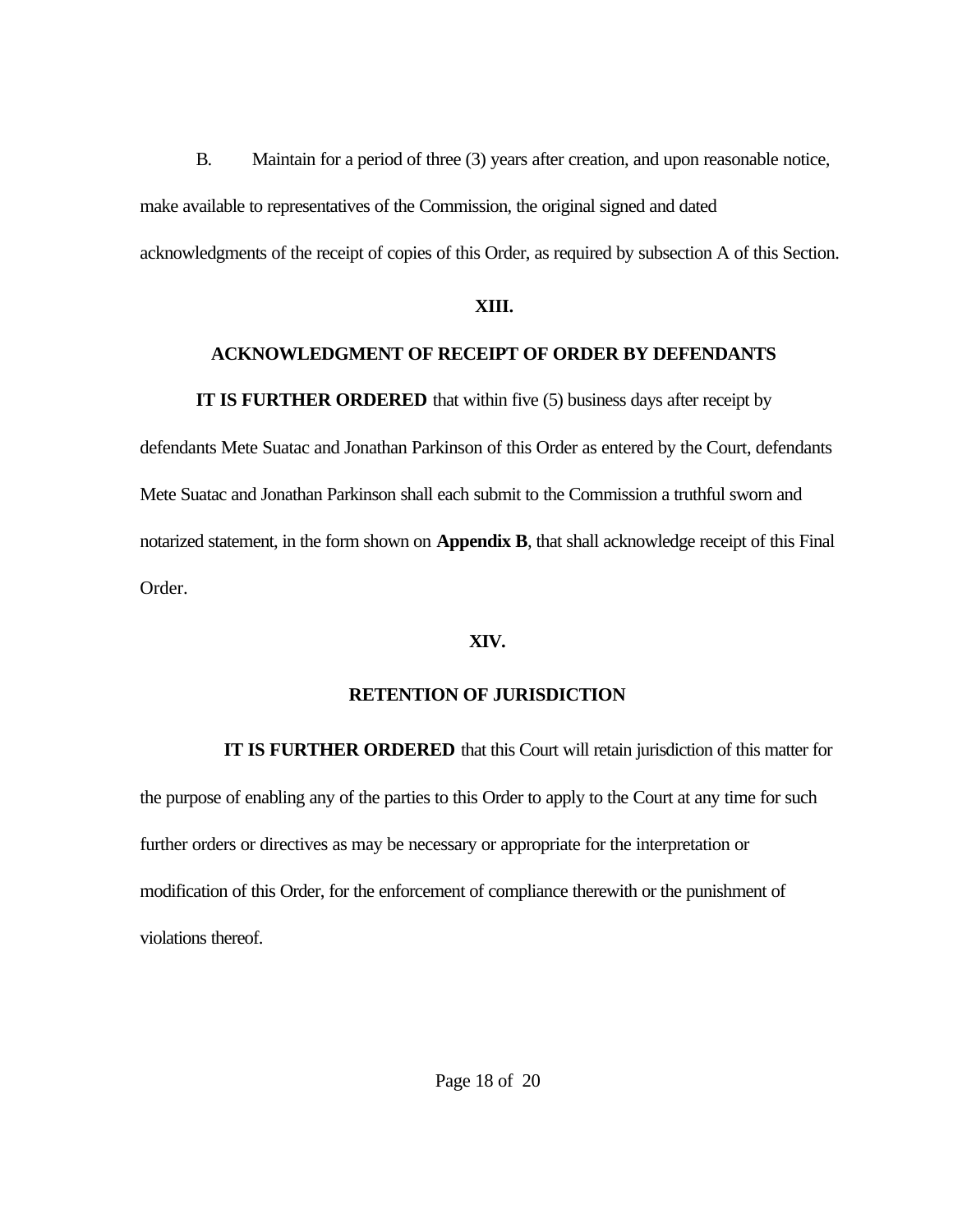Defendants and the Commission, through their respective counsel, hereby consent to the terms and conditions of this Stipulation as set forth above and consent to the entry of an Order with the same terms.

FOR THE FEDERAL TRADE COMMISSION: FOR THE DEFENDANTS:

\_\_\_\_\_\_\_\_\_\_\_\_\_\_\_\_\_\_\_\_\_\_\_

WILLIAM E. KOVACIC ANDREW COVE, ESQ. GENERAL COUNSEL COUNSEL Cove & Associates, PA

BARBARA ANTHONY REGIONAL DIRECTOR

Senior Attorney By:

ROBIN E. EICHEN ICON AMERICA, INC.

9066-3451 QUEBEC, INC., d/b/a SIERRA **ENTERPRISES** By:

METE SUATAC individually, and as an officer of Icon America, Inc. and 9066-3451 Quebec, Inc. d/b/a Sierra Enterprises

Attorneys for Defendants

 $\overline{a}$ 

 $\overline{a}$ 

 $\overline{a}$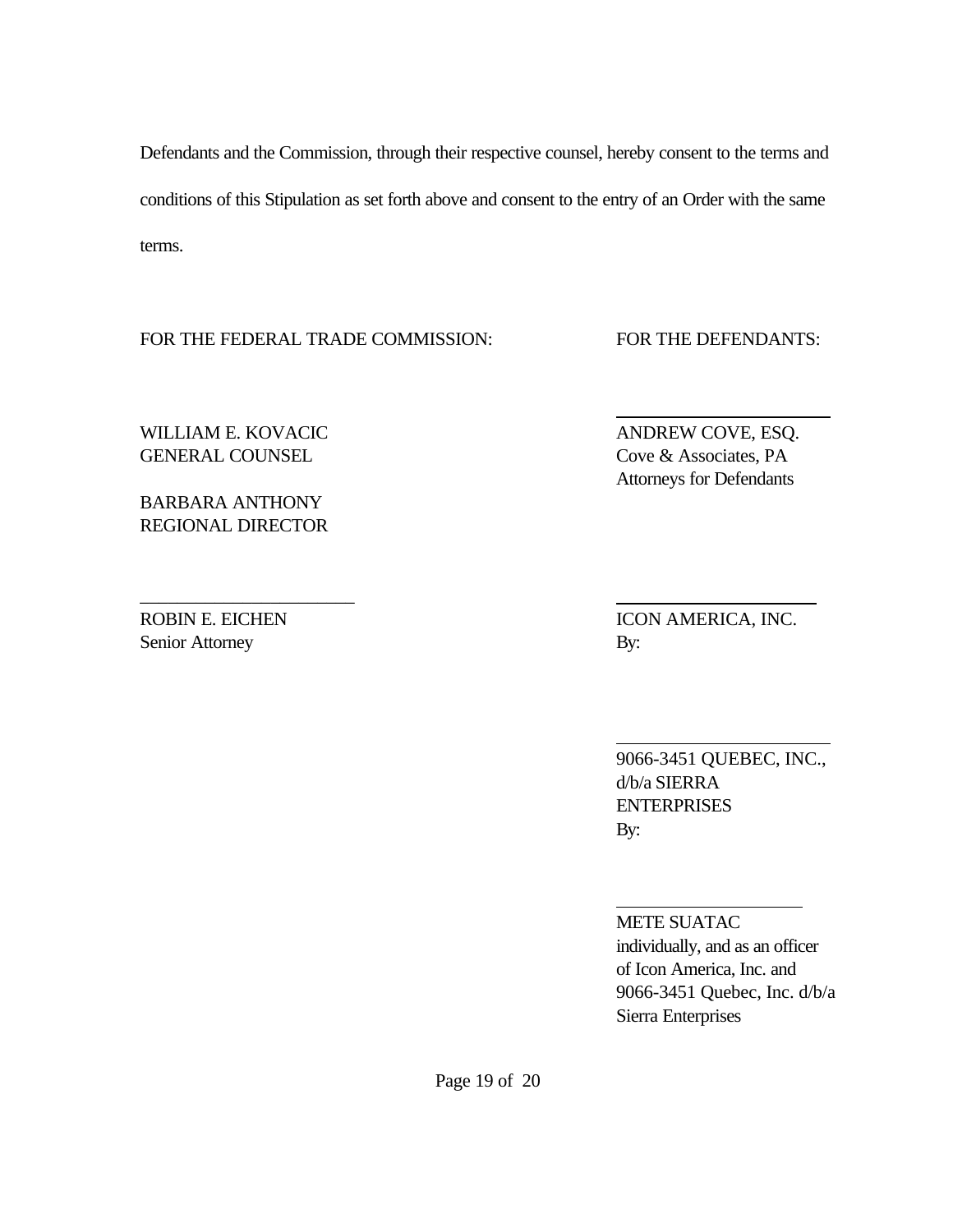JONATHAN PARKINSON individually, and as general manager of Icon America, Inc. and as customer service manager of 9066-3451 Quebec, Inc., d/b/a Sierra Enterprises

\_\_\_\_\_\_\_\_\_\_\_\_\_\_\_\_\_\_\_\_\_\_\_

**SO ORDERED,** this \_\_\_\_\_\_\_ day of \_\_\_\_\_\_\_\_, 2002, at \_\_\_\_\_\_\_

WILLIAM K. SESSIONS, III UNITED STATES DISTRICT JUDGE

Page 20 of 20

 $\overline{a}$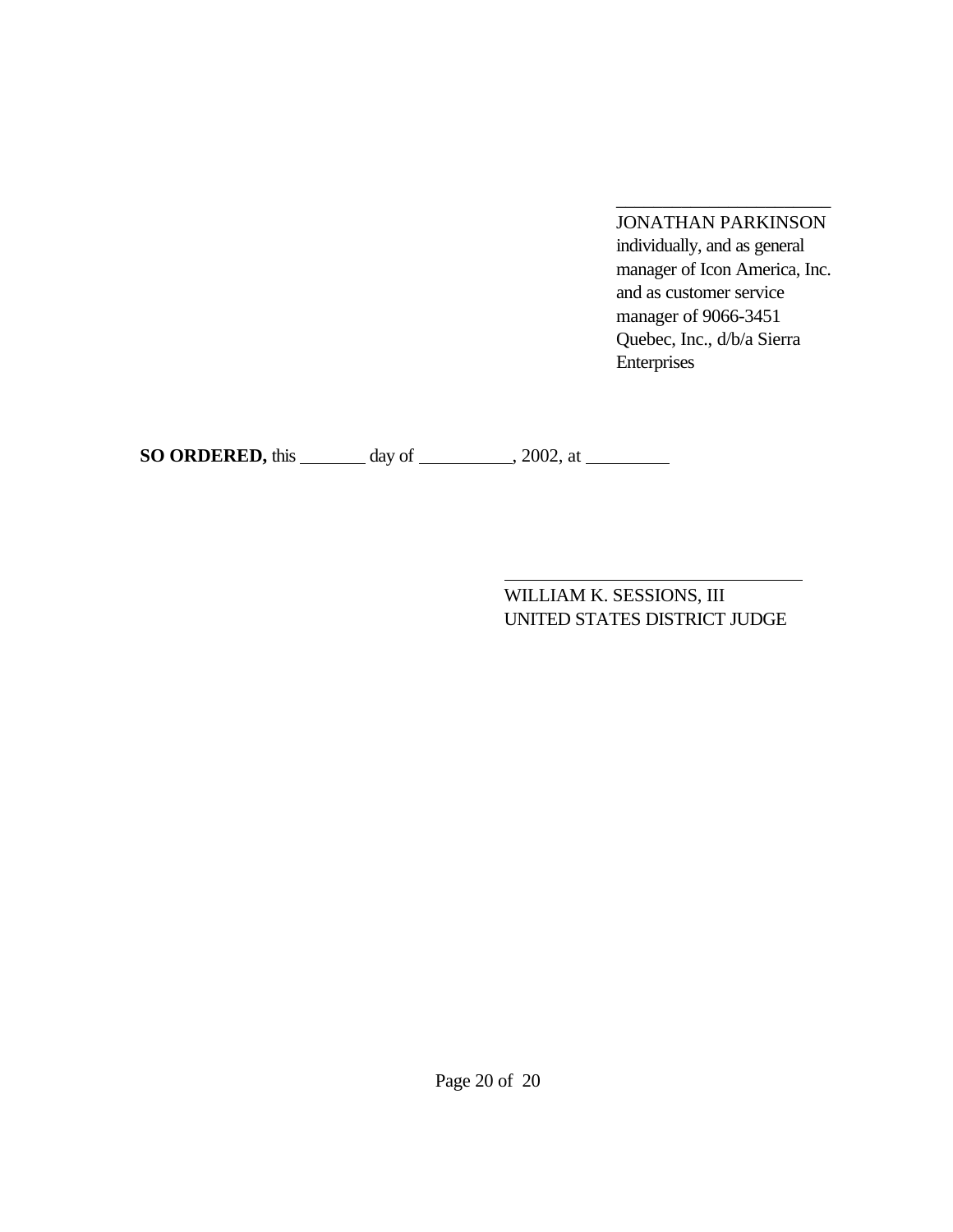# **Appendix A**

**Copy of Telemarketing Sales Rule**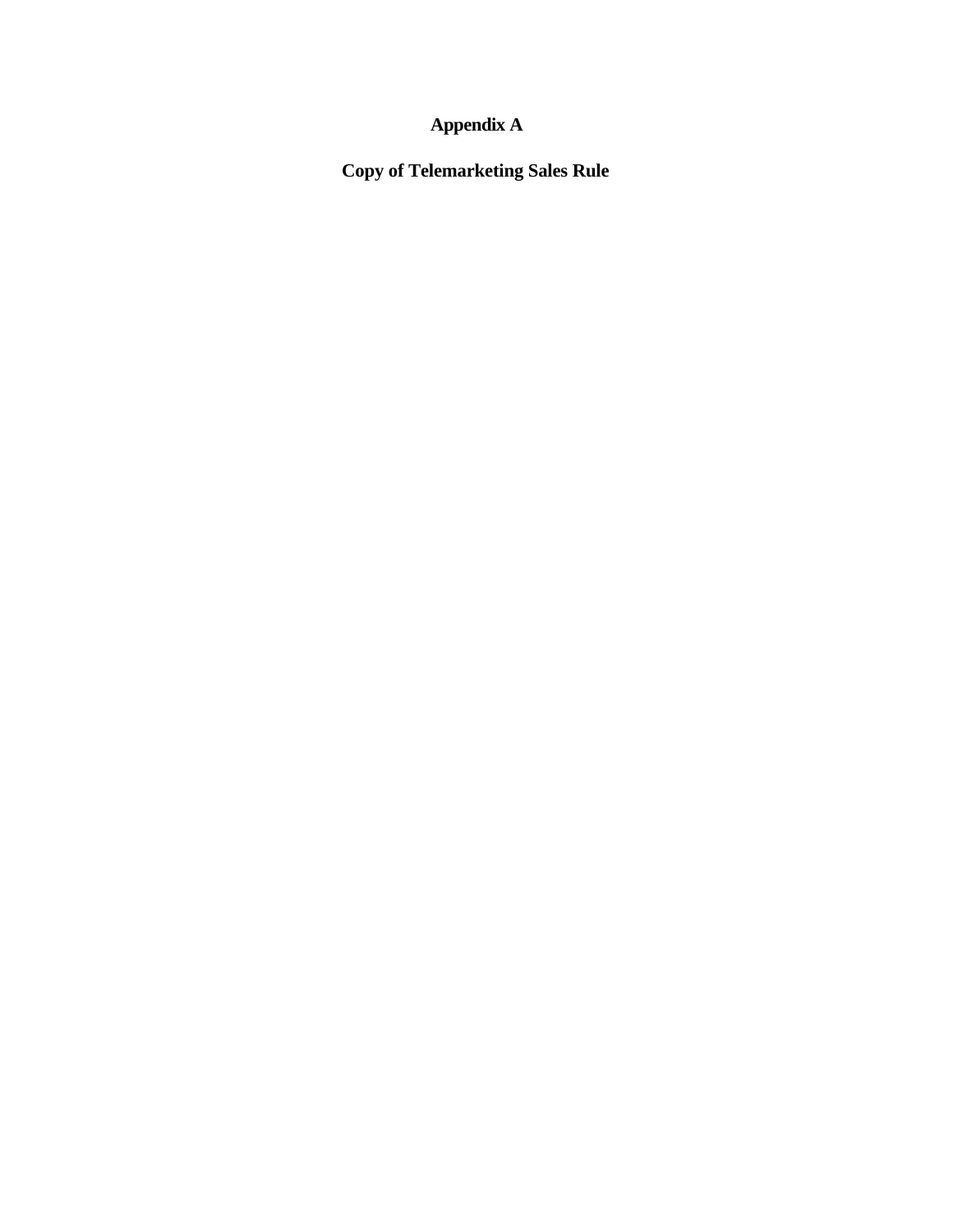# **Appendix B**

# UNITED STATES DISTRICT COURT DISTRICT OF VERMONT

| FEDERAL TRADE COMMISSION,               |                          |
|-----------------------------------------|--------------------------|
|                                         |                          |
| Plaintiff,                              |                          |
|                                         |                          |
| V.                                      | ) Civil No. 2:01-CV-320  |
|                                         |                          |
| ICON AMERICA, INC., a Florida           |                          |
| corporation,                            |                          |
|                                         |                          |
| 9066-3451 QUEBEC, INC., d/b/a           |                          |
| SIERRA ENTERPRISES, a                   |                          |
| Quebec corporation,                     |                          |
|                                         |                          |
| METE SUATAC, individually and doing     | ) AFFIDAVIT OF DEFENDANT |
| business as ICON AMERICA, INC.,         | ) METE SUATAC            |
| and                                     |                          |
|                                         |                          |
| <b>JONATHAN PARKINSON, a/k/a</b>        |                          |
| <b>JONATHAN PARKS, individually and</b> |                          |
| doing business as ICON AMERICA, INC.,   |                          |
|                                         |                          |
| Defendants.                             |                          |

Mete Suatac, being duly sworn, hereby states and affirms as follows:

1. My name is Mete Suatac. My current residence address is

 $\blacksquare$   $\blacksquare$   $\blacksquare$   $\blacksquare$   $\blacksquare$   $\blacksquare$   $\blacksquare$   $\blacksquare$   $\blacksquare$   $\blacksquare$   $\blacksquare$ 

and am over the age of eighteen. I have personal knowledge of the facts set forth in this Affidavit.

2. I am a defendant in *FTC v. Icon America Inc., et al.* (United States District Court

for the District of Vermont).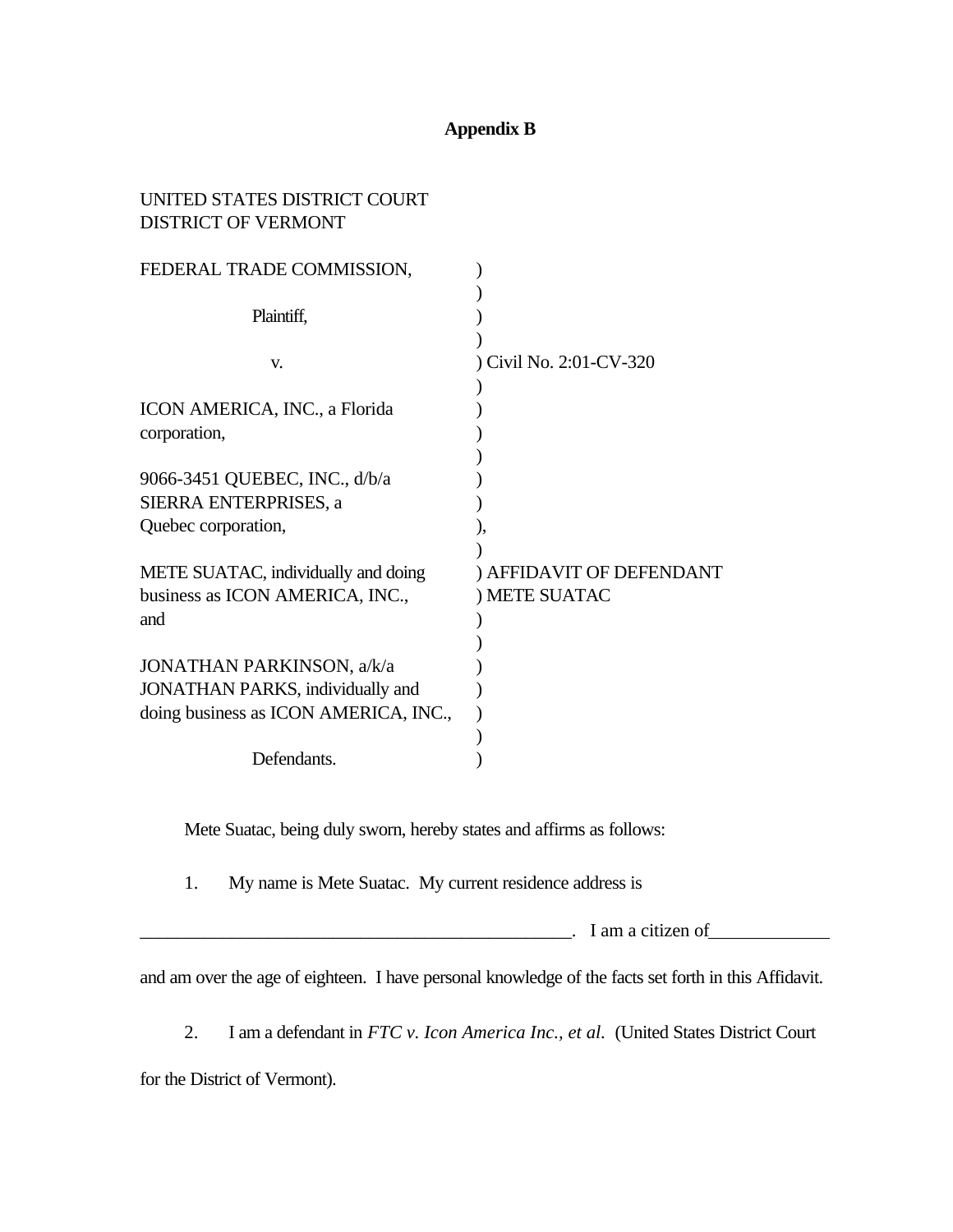3. On , I received a copy of the Stipulated Final Judgment and Order for Permanent Injunction, which was signed by the Honorable William K. Sessions, III and entered by the Court on . A true and correct copy of the Order I received is appended to this Affidavit.

I declare under penalty of perjury under the laws of the United States that the foregoing is true and correct. Executed on  $\qquad \qquad$ , at  $\qquad \qquad$ 

 $\overline{a}$ 

Mete Suatac

| State of                         |  |
|----------------------------------|--|
| City of $\overline{\phantom{a}}$ |  |
| County of                        |  |
| Country of                       |  |

Subscribed and sworn to before me this  $\_\_\_\_$  day of  $\_\_\_\_\_\_\_\_\_\_\_\_\_\_\_\_$ 

Notary Public

 $\overline{a}$ 

 $\overline{a}$ 

My Commission Expires: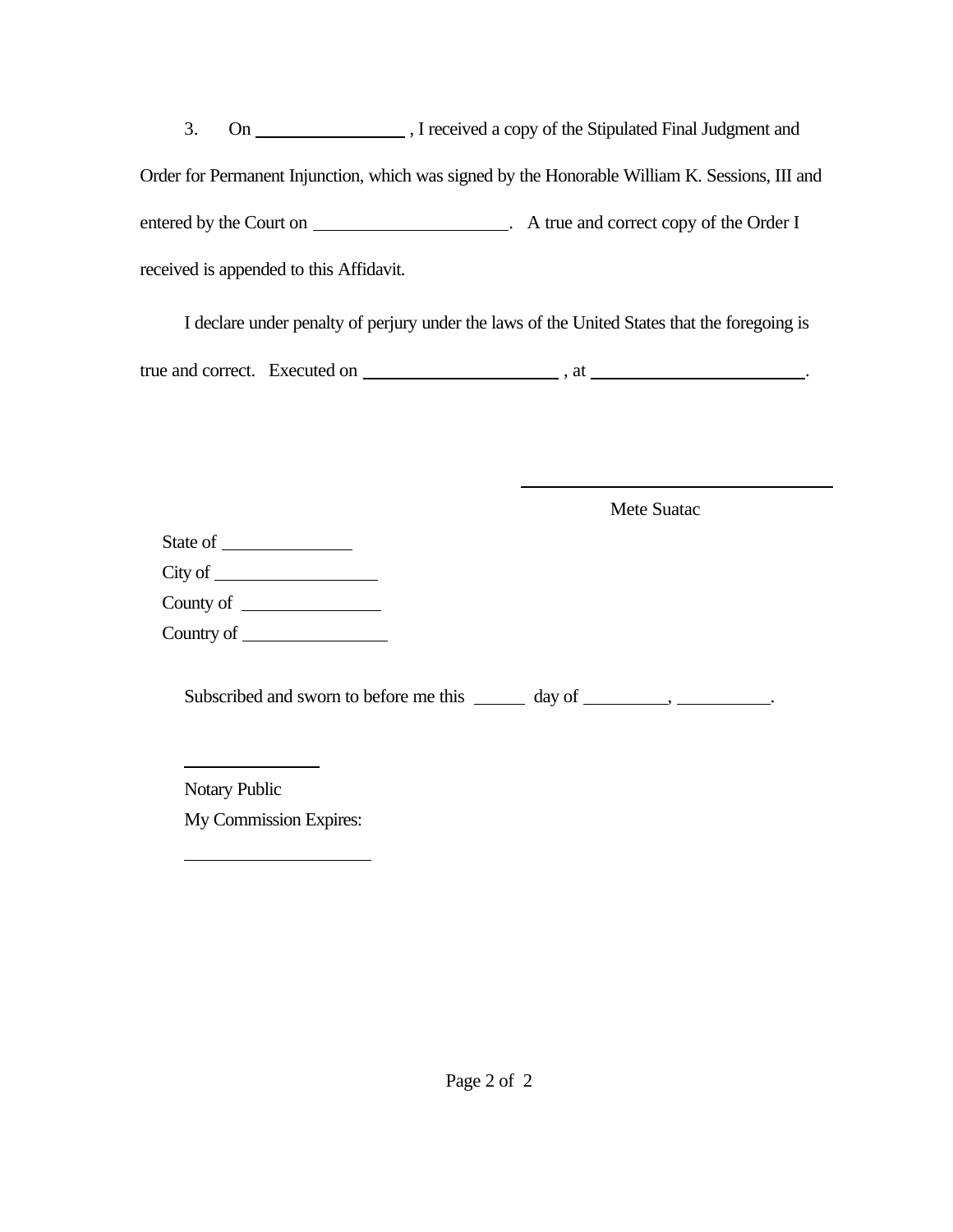# **Appendix B**

# UNITED STATES DISTRICT COURT DISTRICT OF VERMONT

Jonathan Parkinson, being duly sworn, hereby states and affirms as follows:

1. My name is Jonathan Parkinson. My current residence address is

 $\blacksquare$   $\blacksquare$   $\blacksquare$   $\blacksquare$   $\blacksquare$   $\blacksquare$   $\blacksquare$   $\blacksquare$   $\blacksquare$   $\blacksquare$ 

and am over the age of eighteen. I have personal knowledge of the facts set forth in this Affidavit.

2. I am a defendant in *FTC v. Icon America Inc., et al.* (United States District Court

for the District of Vermont).